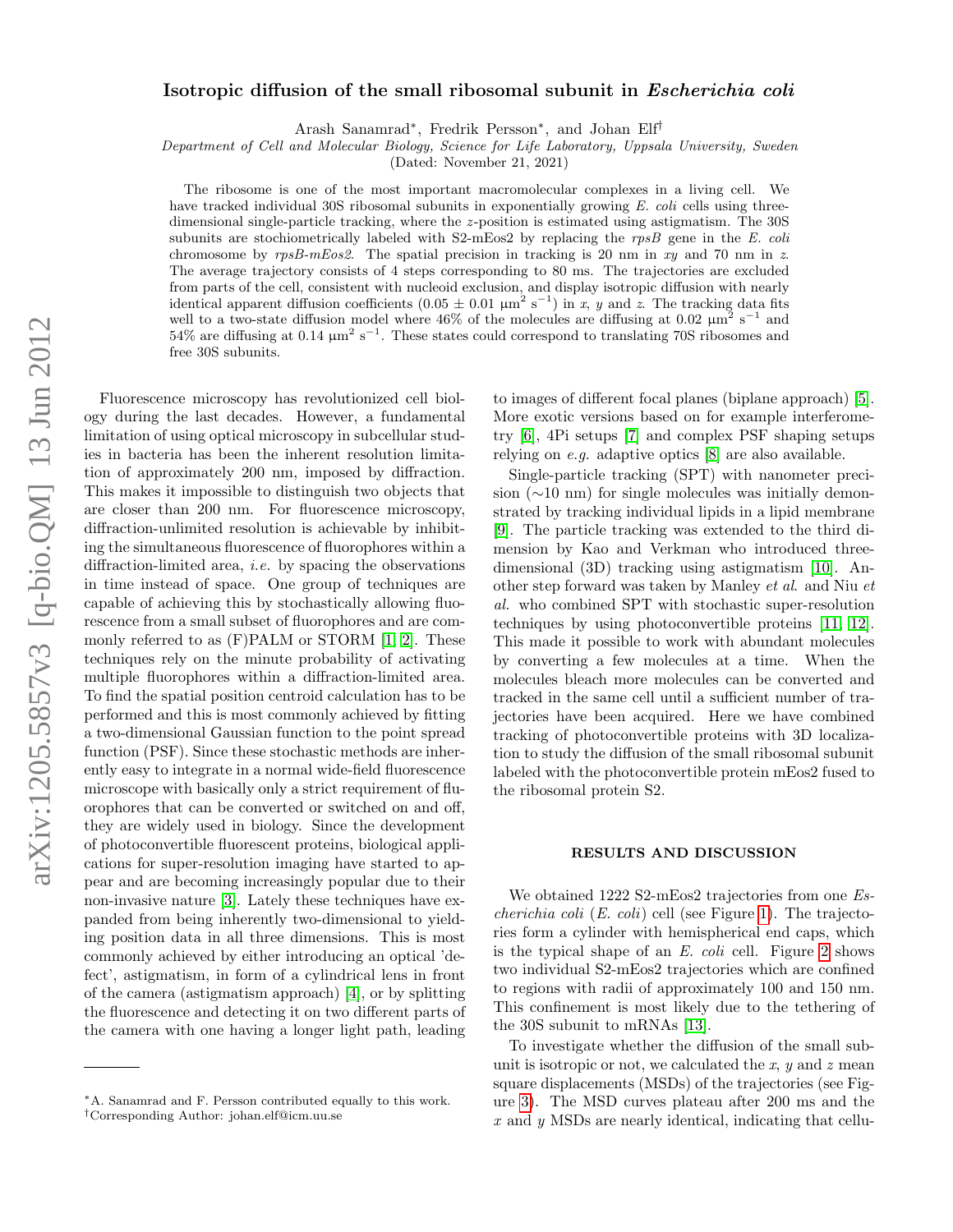

<span id="page-1-0"></span>FIG. 1: Overlay of 1222 S2-mEos2 trajectories obtained from one E. coli cell. The trajectories form a cylinder with hemispherical end caps, which is the typical shape of an E. coli cell.



<span id="page-1-1"></span>FIG. 2: Two S2-mEos2 trajectories obtained from one E. coli cell. The trajectories are confined to regions with radii of approximately 100 and 150 nm.

lar confinement has a very small effect on S2-mEos2 diffusion at this timescale. The z MSD curve has a higher offset than the  $x$  and  $y$  MSD curves but is otherwise very similar to these curves. The higher offset can be explained by the higher uncertainties of the *z*-positions. The  $x$ ,  $y$  and  $z$  apparent diffusion coefficients obtained by fitting lines to MSDs up to 100 ms are 0.04, 0.04 and 0.06  $\mu$ m<sup>2</sup> s<sup>-1</sup>, respectively. Unlike the MSDs themselves, these coefficients are very similar since they are largely unaffected by the localization errors which mainly affect the offsets.

To further analyze the trajectories, we fitted cumula-



<span id="page-1-2"></span>FIG. 3: Mean square displacements (MSDs) of the S2-mEos2 trajectories shown in Figure [1.](#page-1-0) Error bars represent standard error of the means. All MSD curves plateau after 200 ms. The x and y MSDs are nearly identical while the z MSD curve has a higher offset than the  $x$  and  $y$  MSD curves but is otherwise very similar to these curves. The x,  $y$  and z apparent diffusion coefficients obtained by fitting lines to the first 5 MSDs are 0.04, 0.04 and 0.06  $\mu$ m<sup>2</sup> s<sup>-1</sup>, respectively.

tive distribution functions (CDFs) corresponding to one-, two-, and three-state diffusion models to the experimental CDF of 20-ms displacements (see Figure [4\)](#page-2-0). It is clear that a one-state model is not sufficient in describing the data. The sum of the squared errors decrease two orders of magnitude when the number of states is increased from one to two but only a factor of two when the number of states is increased from two to three. This indicates that a model with two diffusion states is sufficient to explain the data. The apparent diffusion coefficient obtained from fitting the experimental CDF with a CDF corresponding to a one-state diffusion model is 0.07  $\mu$ m<sup>2</sup> s<sup>-1</sup>. This apparent diffusion coefficient is higher than the apparent diffusion coefficients obtained from the initial slopes of the MSD curves,  $0.05 \pm 0.01 \mu m^2 s^{-1}$ , since it also includes the localization errors.

The apparent diffusion coefficients obtained from fitting the experimental CDF with a CDF corresponding to two diffusion states are  $0.14 \mu m^2 s^{-1}$  for the fast state and 0.03  $\mu$ m<sup>2</sup> s<sup>-1</sup> for the slow state. When we take the localization errors into account we obtain  $D_1 = 0.14 \ \mu m^2 \ s^{-1}$  and  $D_2 = 0.02 \ \mu m^2 \ s^{-1}$ . The occupancies of the two states are 54% for the fast state and 46% for the slow state. The diffusion states probably correspond to free 30S ribosomal subunits and translating 70S ribosomes. If this is the case, it implies that 54% of the small subunits are involved in translation under our experimental conditions. It should be noted that free S2 mEos2 proteins in the cell diffuse too fast to be localized with 20-ms exposures.

The 3D tracking reveals that the ribosomes move isotropically in  $x$ ,  $y$  and  $z$ . This is advantageous since it implies that most information about ribosome movement can be extracted from diffusion along the bacterial long axis  $(x)$  alone. The advantage of studying diffusion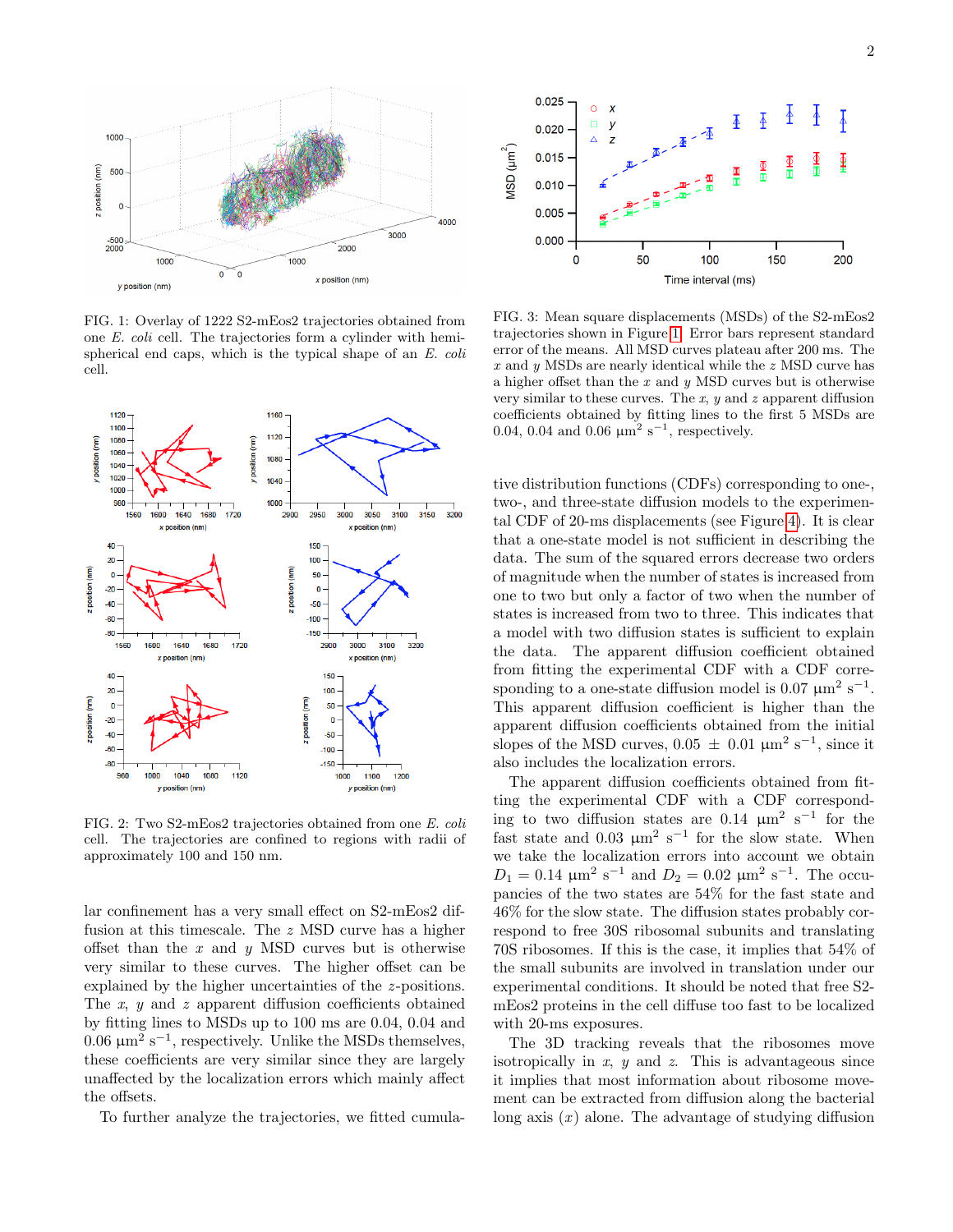

<span id="page-2-0"></span>FIG. 4: Cumulative distribution function (CDF) of the  $xy$ displacements over 20 ms, calculated from the S2-mEos2 trajectories shown in Figure [1.](#page-1-0) The CDF is fitted with two CDF models of Brownian motion corresponding to one and two diffusion states. The sums of the squared errors are 0.4 and 0.004, respectively.

along the long axis is that the diffusion in  $y$  and  $z$  will be spatially restricted by the membrane and possibly also the nucleoid. Furthermore, the confinement in  $y$  will depend on the z-position, which will always be the most inaccurate in a 3D imaging system based on astigmatism.

To check if the small subunit is excluded from parts of the cell, we constructed a super-resolution image from all independent S2-mEos2 localizations in a 200-nm thick z-section of the cell (see Figure [5\)](#page-2-1).  $S2-mE\omega$  is excluded from certain parts of the cell, consistent with nucleoid exclusion. This effect has previously been observed by electron microscopy of fixed cells [\[14\]](#page-4-13) and super-resolution imaging of Sra-mEos2 [\[15\]](#page-4-14).

An ideal use of single-molecule tracking data is the determination of rates by which individual molecules go between different complexes with different diffusion properties. In our case, such states could for example correspond to free small subunits and translating 70S ribosomes. However, in our case, the average trajectory consists of 4 steps, corresponding to 80 ms, which implies that we would expect that less than 1% of the tracked ribosomes complete a round of translation within a trajectory, assuming that it would take at least 10 s to translate a typical open reading frame [\[16\]](#page-4-15). The number of translation initiation events will be just as unlikely in a steady-state situation. Therefore, in order to study the dynamics of translation initiation, elongation, termination and ribosome recycling using single-molecule tracking, the trajectories would have to span longer times. One way of achieving this is by spacing out the imaging events such that the molecules can be monitored for longer times at the same total exposures, since photobleaching is often the limiting factor. The disadvantage of spacing out the observation time points is that it is less certain that the same molecule is being tracked, i.e. the molecule that is being imaged can photobleach in



<span id="page-2-1"></span>FIG. 5: Bright-field image of an E. coli cell expressing S2 mEos2, a super-resolution image constructed from all independent S2-mEos2 localizations in the cell and a superresolution image constructed from all independent S2-mEos2 localizations in a 200-nm z section of the cell. Note that S2-mEos2 is excluded from certain parts of the cell, which is consistent with nucleoid exclusion.

one frame while another molecule spontaneously photoconverts before the next imaging event. The rate of spontaneous photoconversion of an mEos2 molecule is not known but can be considered to be very low. However, since there are so many ribosomes per cell (∼25000) [\[16\]](#page-4-15), the overall risk of spontaneous conversion under a time period corresponding to a translation cycle might be significant.

To conclude, the 30S subunits are excluded from parts of the cell, consistent with nucleoid exclusion, the average apparent diffusion coefficient is  $0.05 \ \mu m^2 \ s^{-1}$ , and it appears that S2-mEos2 diffuses in at least two different complexes that are likely to be free 30S subunits and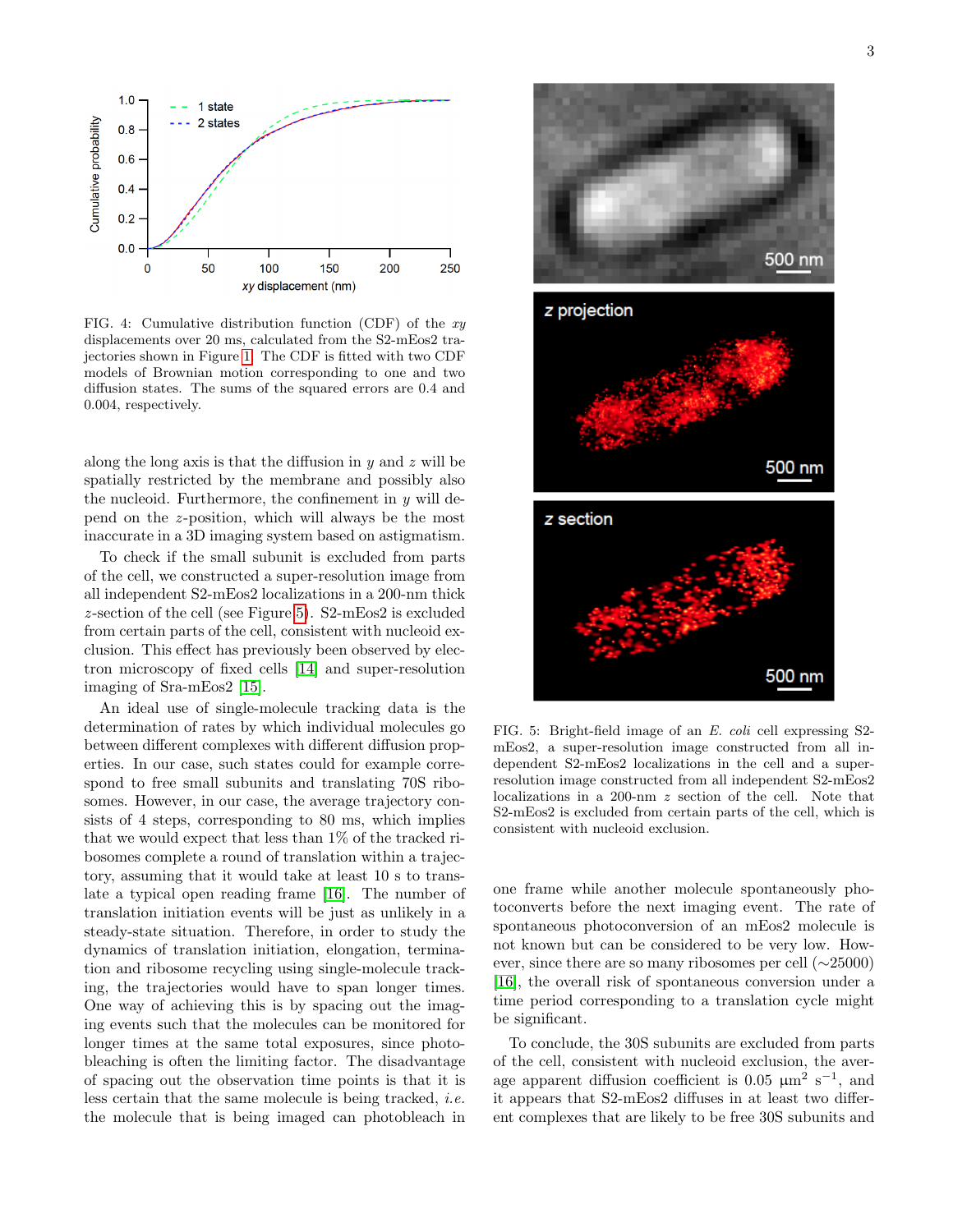# METHODS

### Optical setup

The optical setup included a 405-nm photoconversion laser (Radius 405-50, Coherent), a 555-nm excitation laser (GCL-150-555, CrystaLaser), a cylindrical lens (LJ1516RM-A, Thorlabs), an EMCCD camera (DU-897E-CS0-#BV, Andor Technology), an emission filter (HQ605/75m, Chroma Technology), an excitation filter (Z550/20x, Chroma Technology), an image splitter (Optosplit II, Cairn Research), an inverted microscope (Eclipse Ti-E, Nikon Instruments), two dichroic mirrors (Z405RDC and Z555RDC, Chroma Technology), two shutter drivers (T132 and VMM-D3, Vincent Associates) and two shutters (LS6T2 and LS6ZM2, Vincent Associates). MetaMorph 7.7.6.0 (Molecular Devices) was used to control the LS6T2 shutter, the camera and the microscope.

### Calibration of photon numbers

The baseline offset and the standard deviation of the camera noise were determined by acquiring 200 images with 256 x 256 pixels at 50 Hz with a closed shutter, and calculating and fitting a Gaussian function to the experimental probability mass function of the intensities. The multiplication factor was determined by acquiring 200 images with 256 x 256 evenly illuminated pixels at 50 Hz with a white paper placed in front of the objective, flattening them to correct for any unevenness in the illumination, and calculating and fitting a theoretical probability mass function of intensities to the experimental probability mass function of the intensities [\[17\]](#page-4-16). The baseline offset, the multiplication factor and the quantum efficiency of the camera were used to convert the image intensities from counts to number of photons.

### Calibration of  $z$ -position

Fluorescent 40-nm beads (F8794, Molecular Probes) were attached to a Poly-L-lysine-treated coverslip which was placed on a 2.5% agarose pad (SeaPlaque GTG Agarose, Lonza) containing M9 minimal medium supplemented with 0.4% glucose. Individual beads were imaged at  $z$ -positions ranging from  $-700$  nm to  $700$  nm with 50-nm increments. Point spread functions (PSFs) were detected with a wavelet segmentation algorithm and fitted with two-dimensional Gaussian functions. Calibration curves were obtained by fitting cubic functions to the  $x$  and  $y$  widths of six beads.

## Strain construction

A strain expressing S2-mEos2 with a glycine linker was constructed by lambda Red recombination [\[18\]](#page-4-17) of a rpsB-mEos2 DNA fragment in BW25993 containing the pKD46 plasmid. The construct was transferred to a clean BW25993 background by P1 phage transduction and the chloramphenicol resistance cassette was removed by expressing FLP from pCP20.

### Sample preparation and fluorescence imaging

The cells were grown overnight in M9 minimal medium supplemented with 0.4% glucose and RPMI 1640 amino acids (R7131, Sigma-Aldrich) at 37◦C, diluted 1:1000 in the morning and grown in the same manner to an optical density at 600 nm of 0.2 and placed on a 2.5% agarose pad containing fresh medium. The cells were incubated for 30 min at room temperature  $(21°C)$  and subsequently imaged for 2 min at 50 Hz. The laser power density of the excitation laser (555-nm) was  $1 \text{ kW cm}^{-2}$ .

# Image analysis

PSFs of S2-mEos2 molecules were identified with a wavelet segmentation algorithm [\[19\]](#page-4-18) and fitted with two-dimensional Gaussian functions. For each detected molecule the localization uncertainty was determined by the fitting error while the number of photons was determined by calculating the volume under the fitted Gaussian surface. The *z*-position was determined by minimizing the norm given in [\[4\]](#page-4-3). Points were accepted if the fit was successful, the norm was less or equal to 5, the number of background photons was greater than zero, the number of photons within the Gaussian fit was at least 100, the standard uncertainty of the x-position was less or equal to 60 nm, the standard uncertainty of the  $y$ -position was less or equal to 40 nm and the  $z$ -position was between -200 and 700 nm.

### Trajectory construction

The trajectories were constructed such that they only included points that could not be part of multiple trajectories. The maximum allowed  $x$ ,  $y$  and  $z$  displacements were 200 nm, 200 nm and 300 nm, respectively.

# ACKNOWLEDGEMENTS

We thank Prune Leroy for helpful discussions and comments on the manuscript. This work was supported by Vetenskapsrådet, the Göran Gustafsson Stiftelse, the